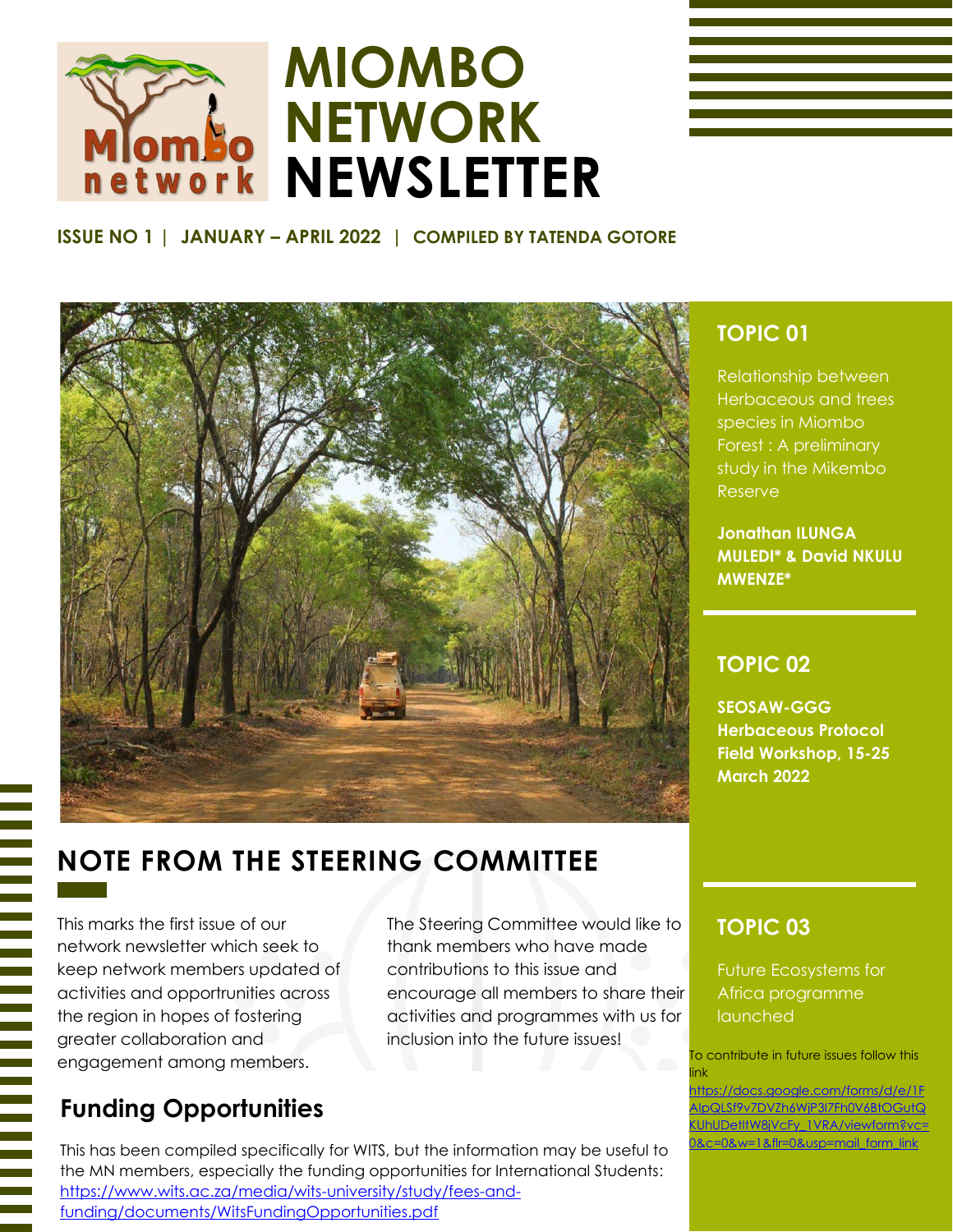#### **Introduction**

Nowadays, biodiversity management has become a major concern for all countries and societies involved in the sustainable development process. This requires a certain amount of knowledge about how forests function on the part of those responsible for forestry issues.

Currently, the change in forest cover in Haut-Katanga is mainly due to anthropogenic deforestation motivated by urbanisation, agriculture, mining activities, bush fires and charcoal burning (Kabulu et al., 2008 ; Chidumayo, 2005 ; Luoga et al., 2000 ; Mwampamba, 2007).

The area occupied by Miombo forest in the Lubumbashi region has decreased over the years. It occupied 85% of the territory in 1956, 20% in 1984 and 12% in 2009 and savannahisation is the most dominant transformation dynamic. The major causes identified for this are rapid population growth, urbanisation, and mining and shifting agricultural (Munyemba and Bogaert, 2014).

The Miombo forest ecosystem is home to a very important biodiversity from several points of view, to the point that it is a significant resource for the populations living in the Zambezi region. Thus, understanding its regeneration dynamics is a major asset for sustainable management (Malmer, 2007).

#### **Relationship between Herbaceous and trees species in Miombo Forest : A preliminary study in the Mikembo Reserve preliminary study in the Mikembo Reserve Relationship between Herbaceous and trees species in Miombo Forest : A**

**Jonathan ILUNGA MULEDI & David NKULU MWENZE** Jonathan ILUNGA MULEDI & David NKULU MWENZE

Ecology, Ecological Restoration and Landscape Unit, Ecology, Ecological Restoration and Landscape Unit,

Faculty of Agronomics sciences, University of Lubumbashi Faculty of Agronomics sciences, University of Lubumbashi

The phytosociological study of herbaceous vegetation under the forest can offer better perspectives for understanding the mechanisms of natural regeneration of tree species (Mbayngone, 2008), therefore orienting the policy of setting aside that should underpin forest conservation programs.

It is obvious that the abusive exploitation of Miombo leads to the loss of biological diversity while affecting the regeneration process of tree species. This abusive exploitation has various determinants, including setting early or late fires to the forests.

The main objective of this preliminary study is to investigate the regeneration of tree species in relation to the herbaceous stratum within the Miombo open forest.

The study has the following specific objectives : (i) to identify the biological types of herbaceous species and (ii) to explore herbaceous' influence on the natural regeneration of trees seedling.

#### **Methods**

The Mikembo sanctuary is a forest reserve, serving as a reference area for the ecological and dynamic study of a number of Miombo species. The site is located 33 km from the city center northeast of Lubumbashi city, near the village Kinsangwe, on the Kasenga route in the province of Haut-Katanga, Democratic Republic of the Congo. The site is located at 11°28'36.43'' S; 27°39'58'' E and at an altitude of 1181 m. It has been under protection for 17 years. Mikembo, like the surrounding area of Lubumbashi, belongs to the dry tropical climate type CW6 according to Koppen's classification. It is characterised by two alternating seasons, the rainy season (November to March) and the dry season (May to September). April and October are transitional months. Relative humidity varies according to rainfall during the year (Bruneau, 1992).The sampling consisted of floristic plots. Fifteen (15) 10 m × 10 m plots were randomly arranged for the purpose of analysing the herbaceous vegetation. In the same plots, all trees and shrubs were also surveyed. These plots were placed in the centre of each large 0.25ha plot in the large Mikembo plot.

Data collection was carried out by stratum within each plot, starting with herbaceous species and then arborescent species. All plants were identified to species level in order to compile a floristic list.

The survey of the tree layer consisted of identifying mature and regenerating woody species. Dendrometric measurements were taken on all woody species (adults and juveniles) found in the 10 m × 10 m plot. Heights were taken with a clinometer and the tape measure was used to measure circumferences. Diameters at breast height (DBH) were deduced from the circumference measurements by dividing by the factor pi (=3.14).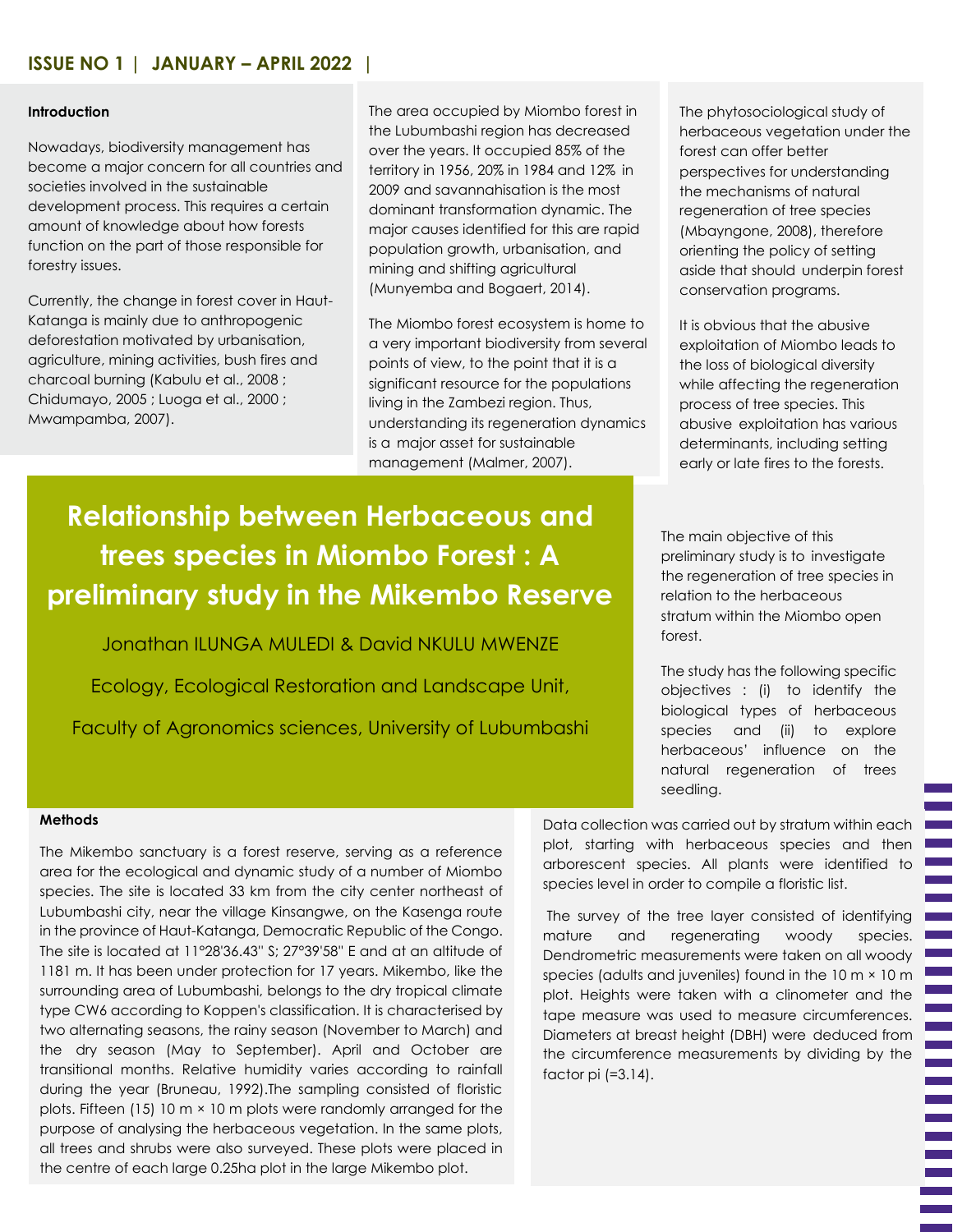#### **Herbaceous data**

After identifying all herbaceous species, two types of observations were made : frequency of occurrence and the species' biological types. Herbaceous plants were studied in 18 randomly selected 100 m² plots within 10 ha of the large Mikembo PSP. Biological types are important characteristics for the description of vegetation. They take into account the biological organ that serves to bring the plant to renewal (the

bud) and its anchorage in the soil (Descoing, 1975).

According to the position of the buds during the bad season, Raunkiaer (1934) distinguishes 9 main biological types (figure 1) among wich :

Cryptophytes: Plants with persistent buds located in the ground (geophytes) or in the water (hydrophytes).

Phanerophytes: plants with aerial persistent buds located at a significant distance from the ground, up to 25 cm above the ground. During the bad season, some plants lose their leaves and others keep them. Chamephytes: plants with persistent aerial buds located less than 25 cm above the ground. Hemicryptophytes: plants with persistent buds at ground level. Therophytes: annual or very shortlived plants whose survival is ensured by seeds.



Figure 1. The biological types of Raunkier's classification : 1- Phanerophyte, 2/3- Chamaephyte, 4- Hemicryptophyte, 5/6-Geophyte, 7- Helophyte, 8/9- Hydrophyte





Figure 2. Pearson correlation (p value  $\leq$  0.1) between biological type (Hemicryptophyte, %) and number of juveniles (regenerates) per 10×10 m² plot

#### **Data analysis**

In order to analyse the data, the first step was to present the characteristics of the vegetation. For this purpose, the abundances of species and families have calculated as well as their frequencies of occurrence in the plots.

In the woody stratum, we analysed the characteristics of the plots by determining the number of individuals and the species richness. To understand the influence of the herbaceous layer on the regeneration of trees under the forest canopy, we calculated the Pearson correlation.

#### **Results**

#### **The biological spectrum of vegetation**

The species richness and abundance were presented for both the tree and shrub strata. The result of the floristic survey in the 15 plots shows that out of a total of 191 individuals inventoried, 31 woody species were identified in 24 genera and 17 families. The most abundant species were *Julbernardia paniculata* (26.2%), *Julbernardia globiflora* (11%), *Diplorynchus condylocarpon* (8.4%), *Brachystegia wangermeana* (6.3%) and the least abundant were *Anisophyllea boehmii*, *Combretum molle*, *Parinari curatellifolia* and *Erythrophloeum africanum* with a proportion of 0.5% for each of the last four species.

At the level of the herbaceous stratum, the results of the floristic surveys in the 15 plots show that 91 herbaceous species were inventoried. They are distributed in 68 genera and 29 families. The most diverse biological type was the therophyte followed by the geophytes. However, the number of woody regenerates was not related to the frequency of biological types. Furthermore, the number of regenerates varied from plot to plot.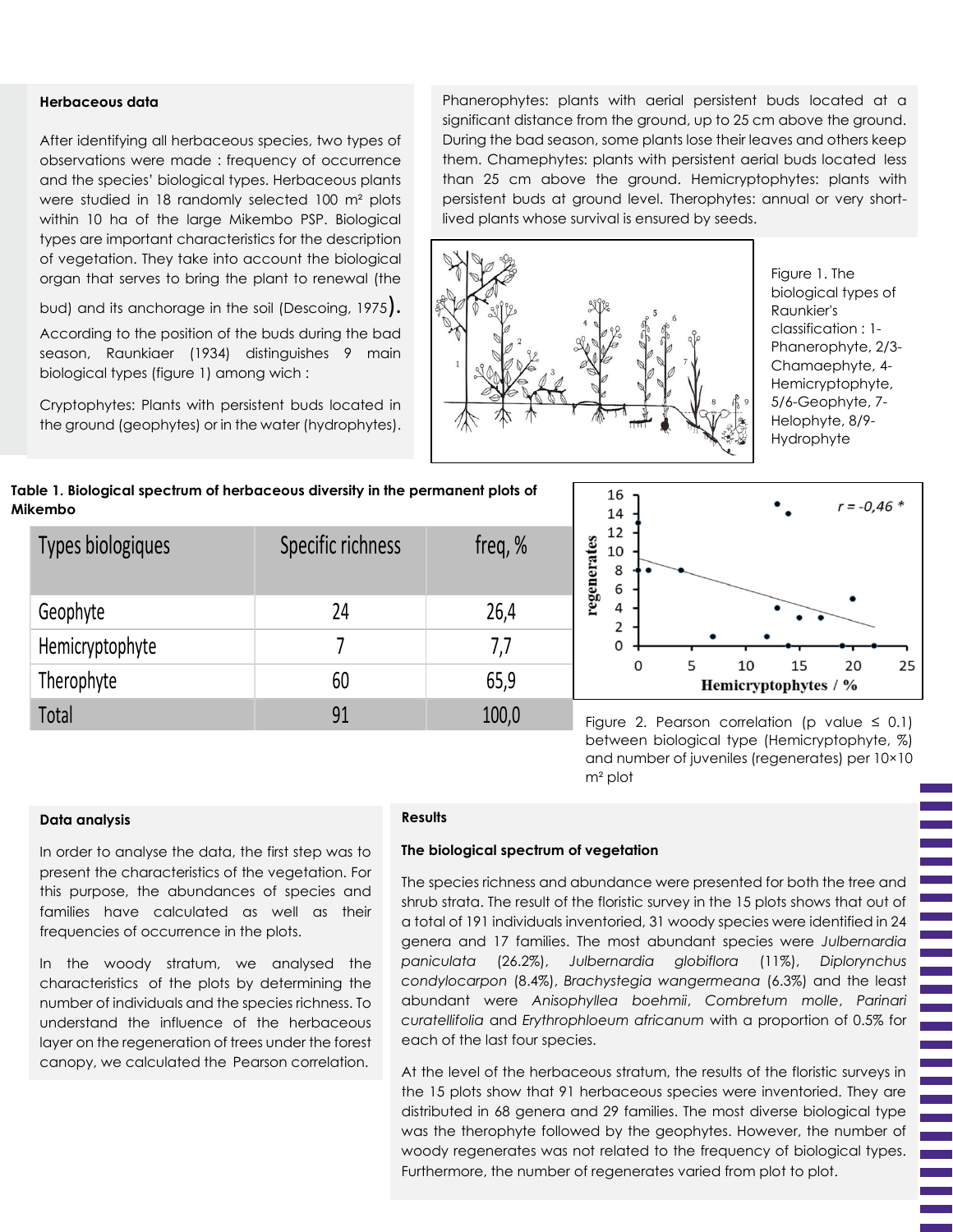Hemicrytophytes are the least diverse. The 7 species of hemicryptophytes are grouped into 3 families, namely: Poaceae (4 species), and Cyperaceae, Pteridaceae with one species each. Moreover, the geophytes are dominated by 24 species divided into 15 families, among which the Zingiberaceae and the Lamiaceae have 3 species each, while the two species represent the Acanthaceae. As for the therophytes, they are represented by 60 species distributed in 19 families, among which Asteraceae are the richest in species with 19 species, followed by Fabaceae, Acanthaceae, Commelinaceae with respectively 8, 6 and 4 species.

#### **Influence of the herbaceous layer on the regenerates**

The analysis of the correlations between the three biological types recorded in the different plots showed (figure 2) that only the relative frequency of hemicryptophytes is negatively correlated with the number of regenerates. The other correlations simply show non significant negative trends between the number of regenerates and the relative frequency of geophytes. The most abundant hemicryptophytes found were Eragrostis racemosa and Panicum maximum.



Miombo Woodlands in a Changing Environment: Securing the Resilience and Sustainability of<br>People and Woodlands

Editors: (view affiliations) Natasha S. Ribeiro, Yemi Katerere, Paxie W. Chirwa, Isla M. Grundy

Offers a socio-ecological management and policy analysis of the Miombo ecosystem in the global change context

Provides a new framework for a better socio-ecological understanding of the Miombo woodlands Includes case studies which reflect the Miombo woodland management and conservation strategies Is academically rigorous and easily accessible by academics, decision-makers, and general readers

<https://link.springer.com/book/10.1007/978-3-030-50104-4>

# **JOIN THE OPEN ECOSYSTEMS NETWORK (OpEN)**

To promote the conservation, restoration, and sustainable management of savannas, grasslands, and shrublands, the Open Ecosystems Network (OpEN) draws on the expertise of its affiliated scientists to foster understanding—among policymakers, practitioners and the public―of the value and contribution of open ecosystems to the Earth system, global biodiversity, human livelihoods, and cultures.Open ecosystems together cover 50+% of all land and span the temperate and tropical realms of the planet. Open ecosystems are home to a unique and ancient biodiversity that supports and enriches the functioning of our planet while also being of immeasurable value sustaining livelihoods and cultures. Open ecosystems support sun-loving biodiversity where over millions of years natural processes related to fire and animals have been central to the formation and dynamics of these ecosystems globally. Here is a link to a form where you can sign up:

[https://docs.google.com/forms/d/e/1FAIpQLSfd3Tac9ViW9YhMzvRwjbxXU0j6I9t2dNTz7Ab-](https://docs.google.com/forms/d/e/1FAIpQLSfd3Tac9ViW9YhMzvRwjbxXU0j6I9t2dNTz7Ab-E7C6TSurcQ/viewform)[E7C6TSurcQ/viewform](https://docs.google.com/forms/d/e/1FAIpQLSfd3Tac9ViW9YhMzvRwjbxXU0j6I9t2dNTz7Ab-E7C6TSurcQ/viewform)

#### **Conclusion and research perspectives**

The present study was carried out to investigate the regeneration of woody species in relation to the herbaceous stratum in the Miombo open forest.The results also show that the richest biological type is the therophytes followed by the geophytes. A negative correlation was detected between the frequency of occurrence of hemicryptophytes and the number of woody regenerates. This leads us to say that an increase in the frequency of hemicryptophytes would prevent the regeneration and growth of young plants in the forest understory. It should be noted, however, that this work was carried out on a small sample of 15 plots and in a single site. It would therefore be interesting to (i) to increase the sample size, (ii) to explore other sites and (iii) to measure functional reproductive traits to try to understand the reproductive and propagation strategy of the herbaceous layer in the understorey layer of Miombo in Haut-Katanga